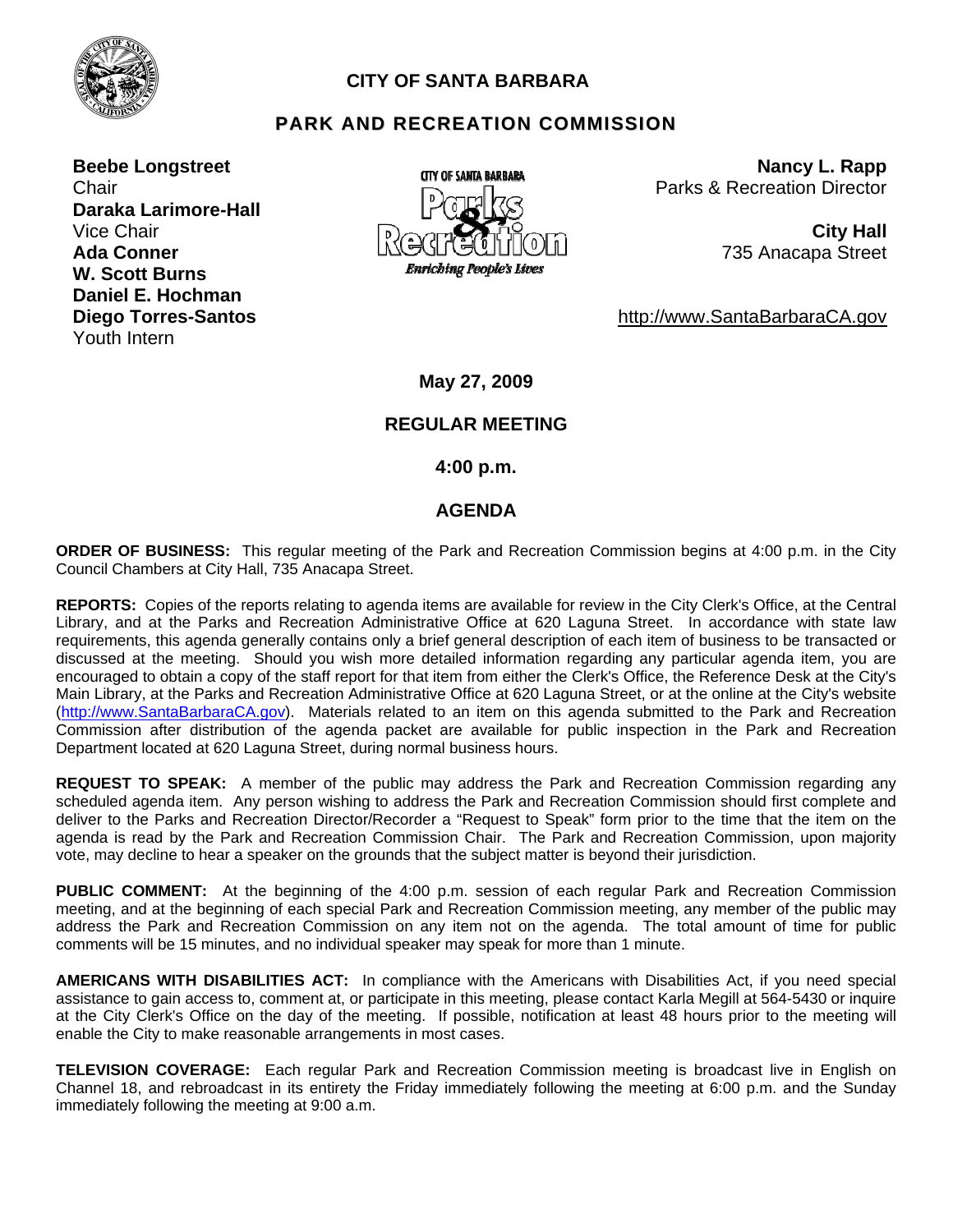# **REGULAR PARK AND RECREATION COMMISSION MEETING**

# **ORDER OF BUSINESS**

4:00 P.M. - Park and Recreation Commission Meeting

## **CALL TO ORDER**

### **PLEDGE OF ALLEGIANCE**

**ROLL CALL** 

### **CHANGES TO THE AGENDA**

#### **WRITTEN COMMUNICATIONS**

#### **PUBLIC COMMENT**

Any member of the public may address the Commission for up to one minute on any subject within the jurisdiction of the Commission that is not scheduled for a public discussion before the Commission.

### **COMMUNITY SERVICE RECOGNITION**

1. Recognition of the Robert Funai – For Action (Attachment)

 Recommendation: That the Commission recognize Rose Garden Volunteer Coordinator Robert Funai for continued dedication to the A.C. Postel Memorial Rose Garden and re-present him with the All-American Rose Society Bronze Medal.

#### **COMMISSIONER COMMITTEE ASSIGNMENT REPORTS**

### **COMMISSION AND STAFF COMMUNICATIONS**

#### **YOUTH COUNCIL REPORT**

### **CONSENT CALENDAR**

- 2. Summary of Council Actions For Information (Attachment)
- 3. Approval of Minutes For Action (Attachments)

Recommendation: That the Commission:

A. Waive the reading and approve the minutes of the regular meeting of April 22, 2009; and